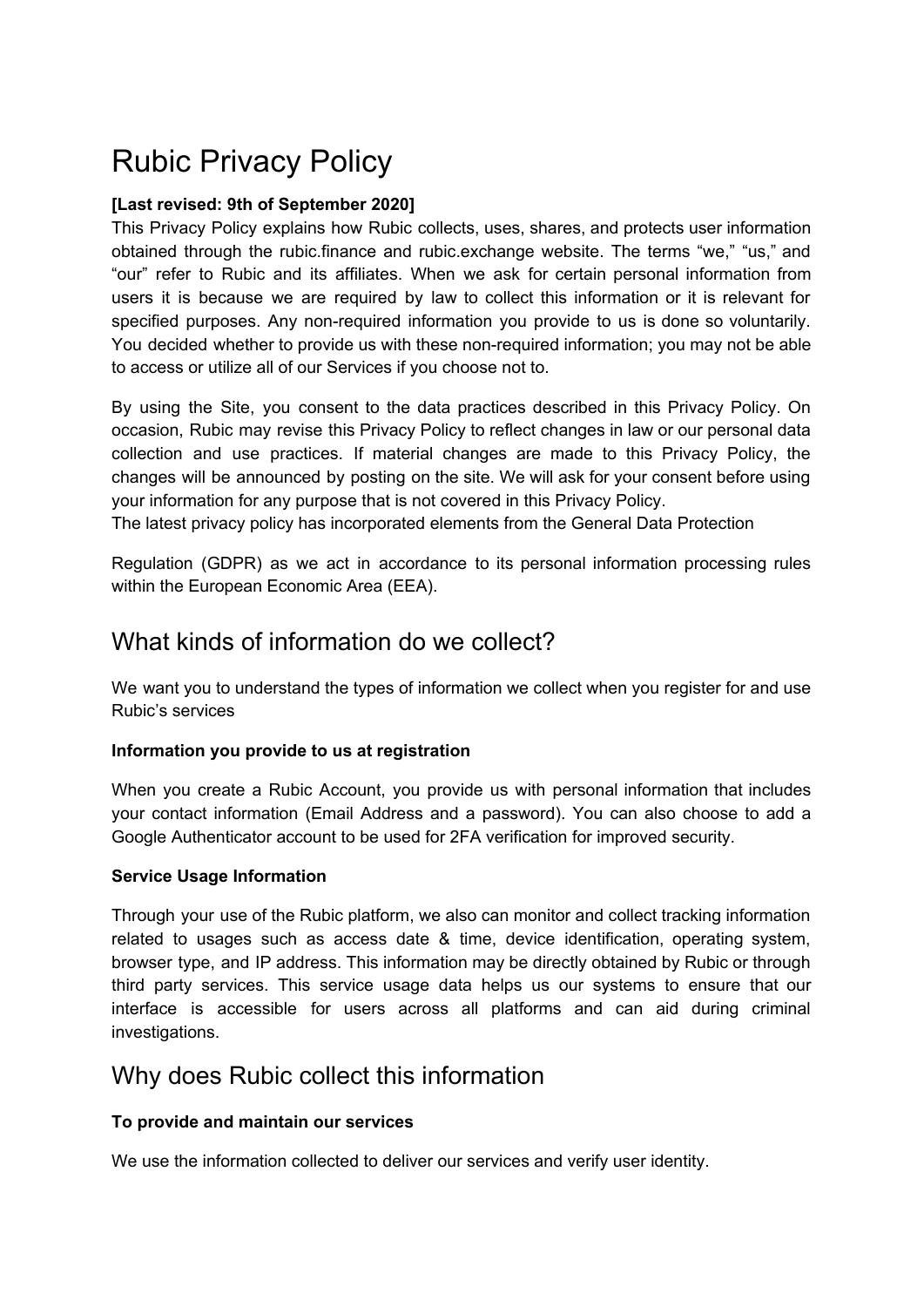We use the IP address and unique identifiers stored in your device's cookies to help us authenticate your identity and provide our service. Given our legal obligations and system requirements, we cannot provide you with services without data like identification, contact information, and transaction-related information.

#### **To protect our users**

We use the information collected to protect our platform, users' accounts, and archives.

We use IP addresses and cookie data to protect against automated abuse such as spam, phishing and Distributed Denial of Service (DDoS) attacks.

#### **To comply with legal and regulatory requirements**

Respect for the privacy and security of data you store with Rubic informs our approach to complying with regulations, governmental requests and user-generated inquiries. We will not disclose or provide any personal information to third party sources without review from our legal case team and/or prior consent from the user.

#### **To measure site performance**

We actively measure and analyze data to understand how our services are used. This review activity is conducted by our operations team to continually improve our platform's performance and to resolve issues with the user experience.

We continuously monitor our systems' activity information and communications with users to look for and quickly fix problems.

#### **To communicate with you**

We use personal information collected, like an email address to interact with users directly when providing customer support on a ticket or to keep you informed on logins, transactions, and security. Without processing your personal information for confirming each communication, we will not be able to respond to your submitted requests, questions and inquiries. All direct communications are kept confidential and reviewed internally for accuracy.

### How does Rubic protect user data

Rubic has implemented a number of security measures to ensure that your information is not lost, abused, or altered. Our data security measures include, but are not limited to: PCI Scanning, Secured Sockets Layered encryption technology, pseudonymization, internal data access restrictions, and strict physical access controls to buildings & files. Please note that it is impossible to guarantee 100% secure transmission of data over the Internet nor method of electronic storage. As such, we request that you understand the responsibility to independently take safety precautions to protect your own personal information.

If you suspect that your personal information has been compromised, especially account and/or password information, please contact Rubic customer service immediately.